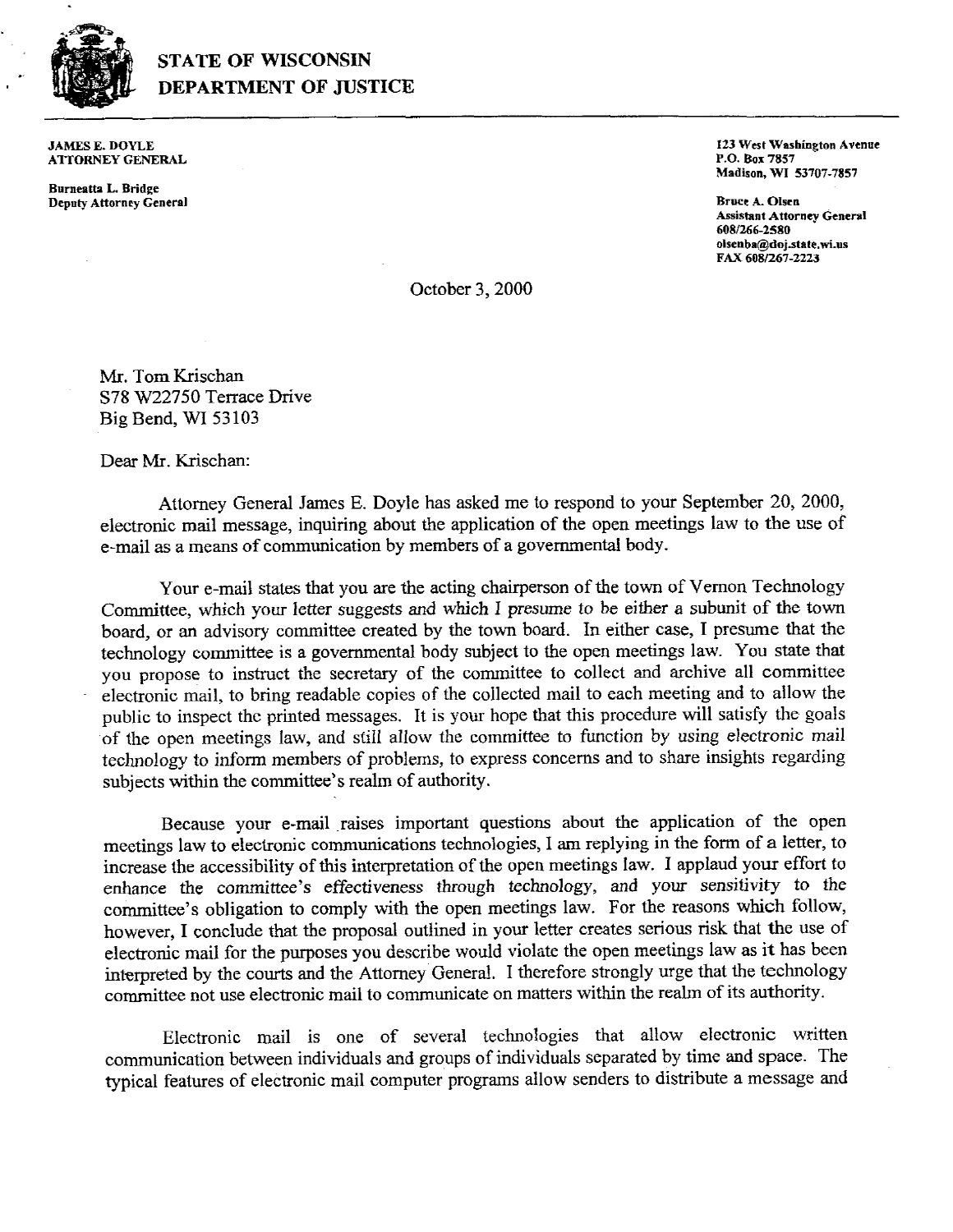Mr. Tom Krischan October 3, 2000 Page 2

attached electronic files containing written, graphical or auditory information to an individual or a group of individuals. Such programs typically allow the recipient(s) of the message and attachments to reply to the sender only, to reply to all those who received the message and attachments or to forward the message and/or its attachments to others who were not originally involved in the correspondence. The elapsed time between sending and receiving an e-mail message is highly variable and depends on many technical factors. The typical time is measured in minutes, although times can range from seconds to hours. Once an electronic mail message is received, the recipient must open the electronic "envelope" containing the message and its attachments in order to perceive their content. **An** electronic mail message can be opened at the recipient's convenience.

Another type of electronic written communication is sometimes referred to as instant messaging. Participants are separated in space, but not by time, much like participants in telephone conference calls. Each participant connects to a specific electronic location, and has the ability to send and receive typewritten messages which are displayed on the computer screens of every person participating in the message exchange. Depending on the participant's typing speed and the length of the typed messages, these written communications have the potential to be **as** nearly instantaneous as spoken communication.

Under the open meetings law, a "meeting" of a governmental body occurs whenever a gathering of members of a governmental body satisfies two requirements: (1) there is a purpose to engage in governmental business, and (2) the number of members present is sufficient to determine the governmental body's course of action. Sec. 19.82(2), Wis. Stats. *See also State ex rel. Newspapers v. Showers, 135 Wis. 2d 77, 102, 398 N.W.2d 154 (1987). With respect to* the first clement, *Showers* stresses that "govemmental business" refers to any formal or informal action, including discussion, decision or information gathering, on subjects within the realm of the governmental body's realm of authority. *Showers,* 135 Wis. 2d at 102-03. The members of **a**  governmental body need not actually discuss the information they receive or otherwise interact with each other in order to be engaged in govemmental business. *State ex rel. Badke v. Greendale Village Bd.,* 173 Wis. 2d 553,574-76,494 N.W.2d 408 (1993).

With respect to the second *Showers* element, the number of members present must be sufficient to determine the course of the body's course of action on the business under consideration. The Attorney General has broadly interpreted the phrase "convening of members" in section 19.82(2) of the Wisconsin Statutes to include modem communication techniques that permit members of governmental bodies to effectively communicate and exercise the authority vested in the body, even where the participants are not physically gathered, such as telephone conference calls. 69 Op. Att'y Gen. 143, 144 (1980). Although most often the number of members required to convene a meeting will be a simple majority of the body's members, there are exceptions, the most relevant of which for purposes of this discussion is the conccpt of a "walking quorum." **A** "walking quorum" is a series of gatherings among separate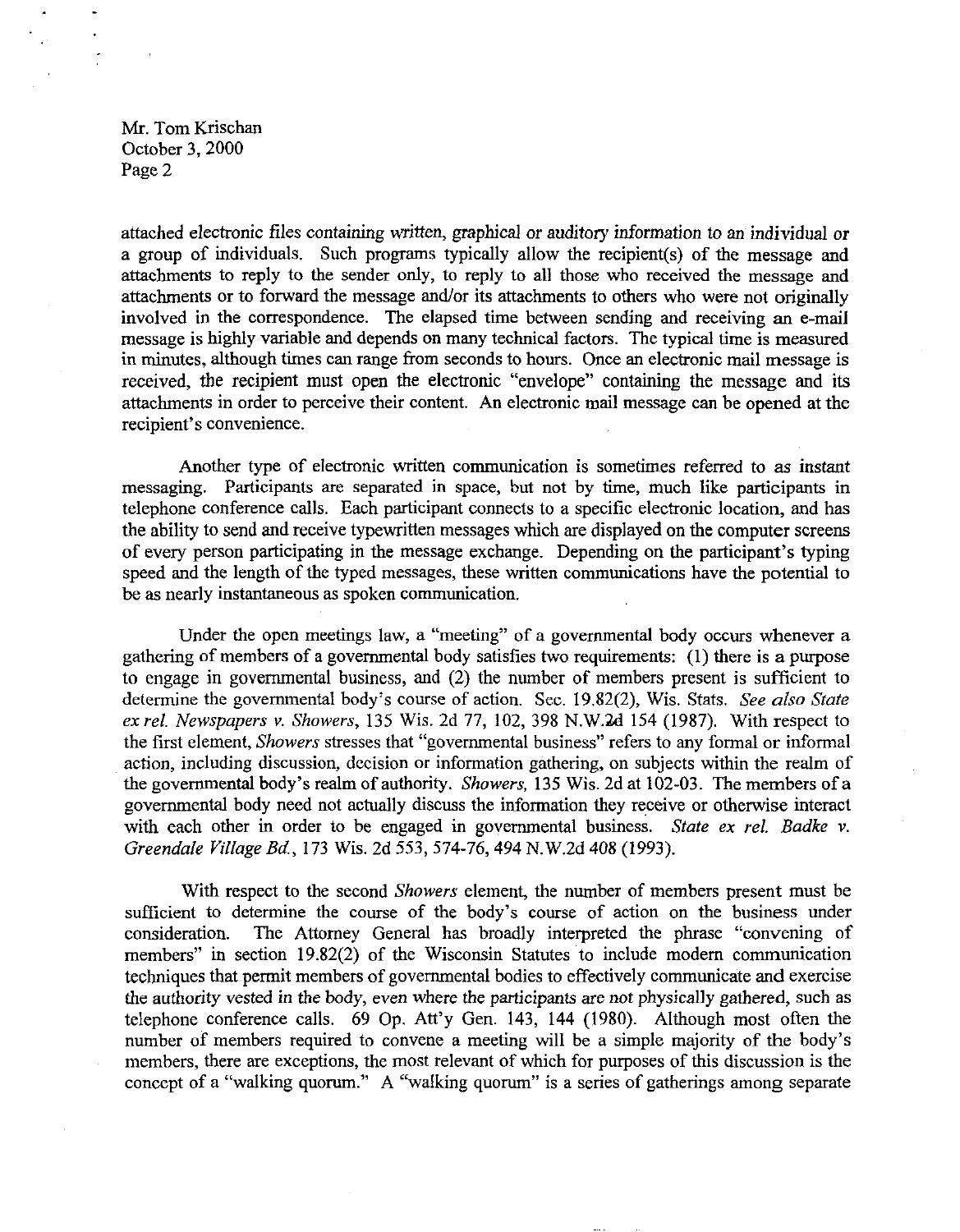Mr. Tom Krischan October *3,2000*  Page *3* 

groups of members of a governmental body, each less than quorum size, who agree, tacitly or explicitly, to act uniformly in sufficient number to reach a quorum. *Showers, 135* Wis. 2d at *92. See also State ex rel. Lynch v. Conta,* 71 Wis. 2d *662,687,239* N.W.2d *313 (1976).* The danger of a walking quonun is that it may produce a predetermined outcome and thus render a publicly held meeting a mere formality. *Conta,* 71 Wis. 2d at *685-88.* Tacit agreement may be proved by reference to the circumstances that surround a series of gatherings.

Whenever the elements of a meeting are present, the open meetings law requires, among other things, that the governmental body *(1)* give advance notice of the meeting, *(2)* conduct all of its business in open session, unless an exemption to the open session requirement applies and *(3)* conduct its meeting in a place reasonably accessible to members of the public. Secs. *l9.82(3)*  and *19.83,* Wis. **Stats.** 

It is against this backdrop of statutes and legal interpretation that I analyze the application of the open meetings law to e-mail and instant messaging communication. I begin with the easier analysis, instant messaging.

Instant messaging communication is very analogous to conference call communication. All participants in the communication are present in the communication environment at the same time. Each participant has access to all the information provided by every other participant during the communication. All communication between the participants can be monitored by non-members of the governmental body by, for example, making a centrally located computer a participant in the instant messaging communications. Using these features of instant mcssage communication technology, it would be possible to conduct a meeting of a governmental body by use of that technology, and in conformity with the requirements of the open meetings law. The meeting notice would have to indicate the date, time and subject matter of such a meeting, and would have to designate a location where the public could view the computer display of the members' instant messages to each other, just as telephone conference call meeting notices designate a central listening spot equipped with a speakerphone for the public to monitor the meeting. As a practical matter, however, instant messaging technology is likely to be far less convenient for meeting participants than a telephone conference call would be.

Electronic mail is more difficult to analyze. In circumstances where electronic mail is used simply as a one-way conduit of information from one member of a governmental body to another member, it has the characteristics of a letter or a memorandum. It is the opinion of the Attorney General that the sending of a letter or memorandum to a quorum of a governmental body is not by itself the convening of a meeting. *See* correspondence to Kenneth **J.** Merkel, March *11, 1993,* enclosed. Nor, without more, does the existence of a reply letter or memorandum from the recipient back to the sender make the completed communication a meeting. *Id.*